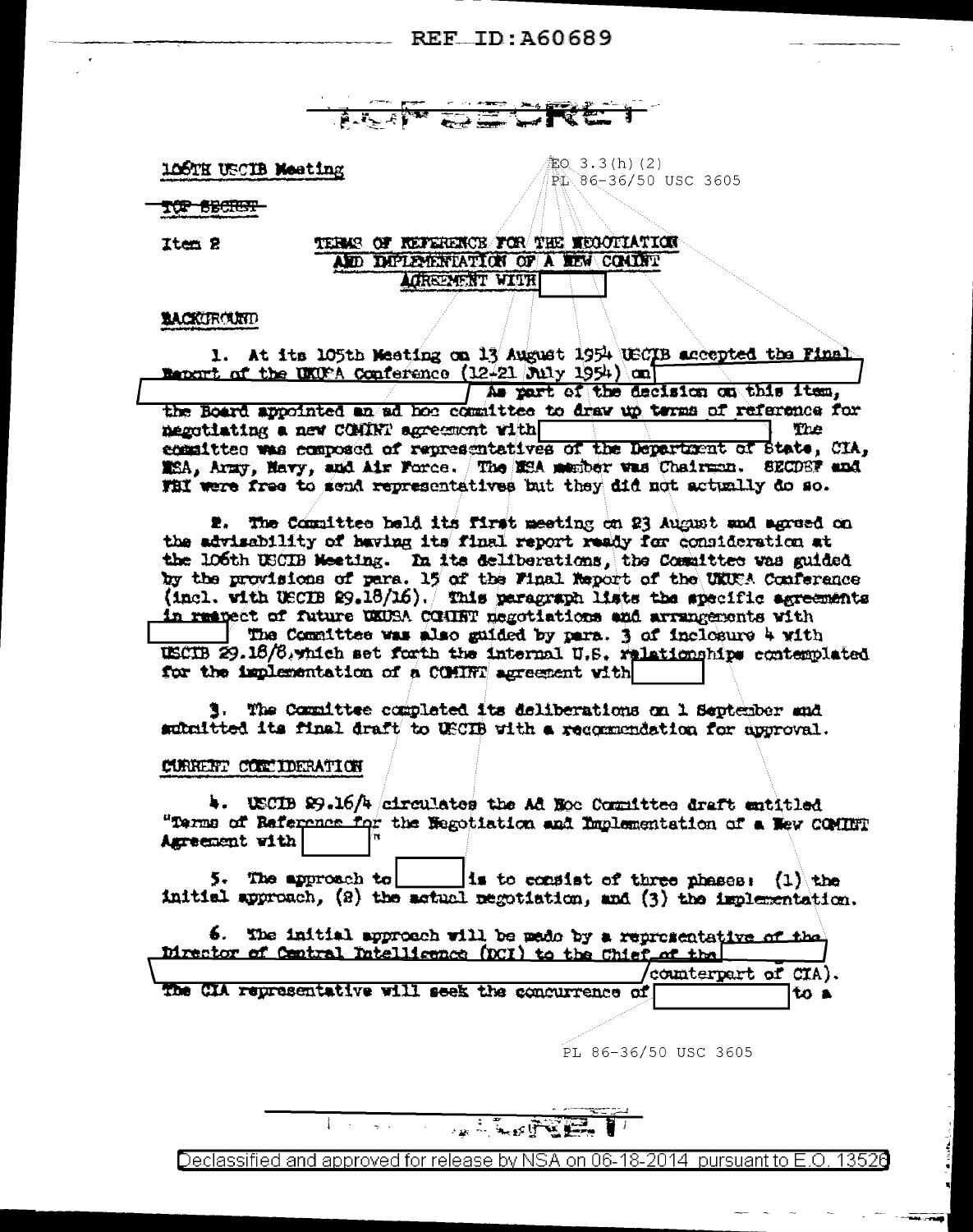

106TH UECIB Meeting PL 86-36/50 USC 3605

**TOP BEGREEN** 

Item 2 (continued)

new and expanded COMINT relationship with the U.S. will be given a summary of major U.S. COMINT requirements which the  $\sqcap$  could be expected to fulfill. If he shows an interest in the proposal, a technical conference in  $\boxed{\phantom{a}}$  (preferably in October 1954) will be suggested at thich the details of the new collaboration can be worked out by qualified COMINT technicians from both countries. As a prelude to the conference, will be asked to give his assurances that the COMINT Service and other mars of CONNT in  $\Box$  will conform to certain minimum security standards, a copy of which will be handed to him.

7. In Phase II, NRA representatives will participate with the CIA representatives in order to determine the precise technical nature of the collaboration with  $\Box$ . The negotiators will be guided by the provisions of para. 15 of the Final Report of the UKUSA Conference which sets forth the detailed agreements in regard to developing an expended CCMINT agreement |. In addition, they will be guided by the technical specifica $with$ tions to be determined by the Director, MEA. Included here will be a getailed list of the COMINT technical materials that may be released to

8. The megotiators will endeavor to fulfill all the objectives and requirements agreed batween the U.S. and the British for expended COMINT relationshipe with

9. In addition, the negotiators will endeavor to obtain agreement that the WSA Liminon Officer to he stationed in may have direct and frequent contacts with  $\Box$  CONINT technicians. The Ad Heo Committee agreed that "frequent contacts" means at least "twice a week," and that such twice-weekly contacts will be a prerequisite for the new COMINT agreement. The Committee agreed that the requirement for these ecntacts will be satisfied if the **Example the contacts in some** secure place, not necessarily in actual COMMT installations. where full discussions, papers, and exchange of materials and ideas may take place.

10. The U.S. negotiators will be furnished dotailed minimum security standards which we would wish the to observe. These standards are to be prepared by the Ad Noc Committee and attached as Tab G to the Terma of Reference.

<u>Titulisme</u>

EO  $3.3(h)(2)$ PL 86-36/50 USC 3605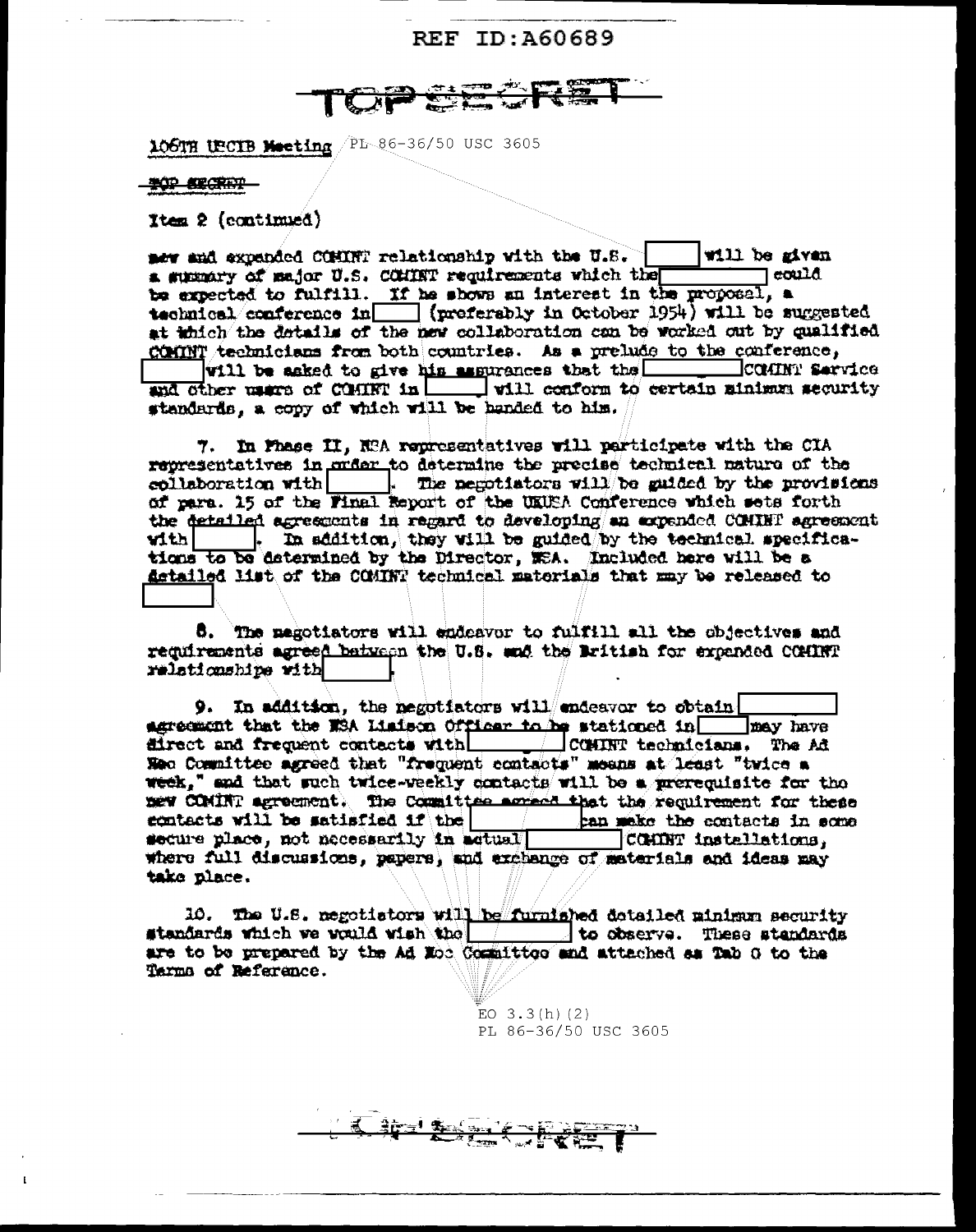# TOP SEST

106TH USCIB Meeting

配O 3.3(h)(2)  $\mathbb{R}$ , 86-36/50 USC 3605

#### **TOP BIGRET**

Item 2 (continued)

11. In this connection, it is to be noted the members of USCIB were under the impression (at the last meeting) that these security standards had to have the prior concurrence of the Director, GCER. Actually, this is not the case. The U.S. must obtain an assurance from thet they will edhere to COMMNT security standards at least equivalent to the appropriate UKUBA standards. Although prior approval of the British is mot required, the Ad Hoc Committee believed that for guidance purposes it would be helpful to know how the British intend to handle the problem of COMMET security in their dealing with  $||\cdot||_2$  To this and, we have asked SUELO, London, to inquire informally into this matter. His reply has not yet been received.

12. As to Phese III - Implementation - the Ad Noo Committee considers that. in the development of this COMBR collaboration, the Will, of necessity, handle it in a manner similar to existing U.S. intelligence relations. The implementation may, therefore, have to accompodete both this situation in and the U.S. desire that it be hendled apert from other intelligence relations, but without detriment to vital non-CGHINT intelligence relations.

13. Accordingly, the Director, M2A, will be responsible for the conduct of the COMMET collaboration with | | Present

**Will be met under** 

arrangements approved specifically by the DCI.

14. The DCI will assist the Director, ESA, in the development of this collaboration. The DCI will also be responsible for assuring that COMINT arranguments are separate from aca-COMINT arrangements, insofar as practicable. If conflicts should arise, however, thay will be resolved be the DCI and Director, MEA.

15. The Benior CIA representative in will establish the pattern for MSA contact with authorities on a basis mutually acceptable to themselves and to the control. The MSA and CIA representatives will keep each other fully informed as to the development of the CCMINT arrangements, and as to problems which may arise in connection with the inter-relationship of COMBNT and non-COMBN arrangements. In Washington, the Eirector, ESA, and the DCI will keep each other similarly informed.

16. If, in the judgment of the CIA representative in  $\vert$ , an action on the part of the M3A liaison officer in the conduct of his CUMINT collabcration would adversely affect the witel non-COMINT arrangements, such setion will be suspended or held in abeyance pending resolution of the matter by the DCI and the Director. WBA.

<sub>್ ಸಂ</sub>ಗ್ರಹಿಸಿದ ಸಂಸ್ಥಾನಿಕ ಹಾಗೂ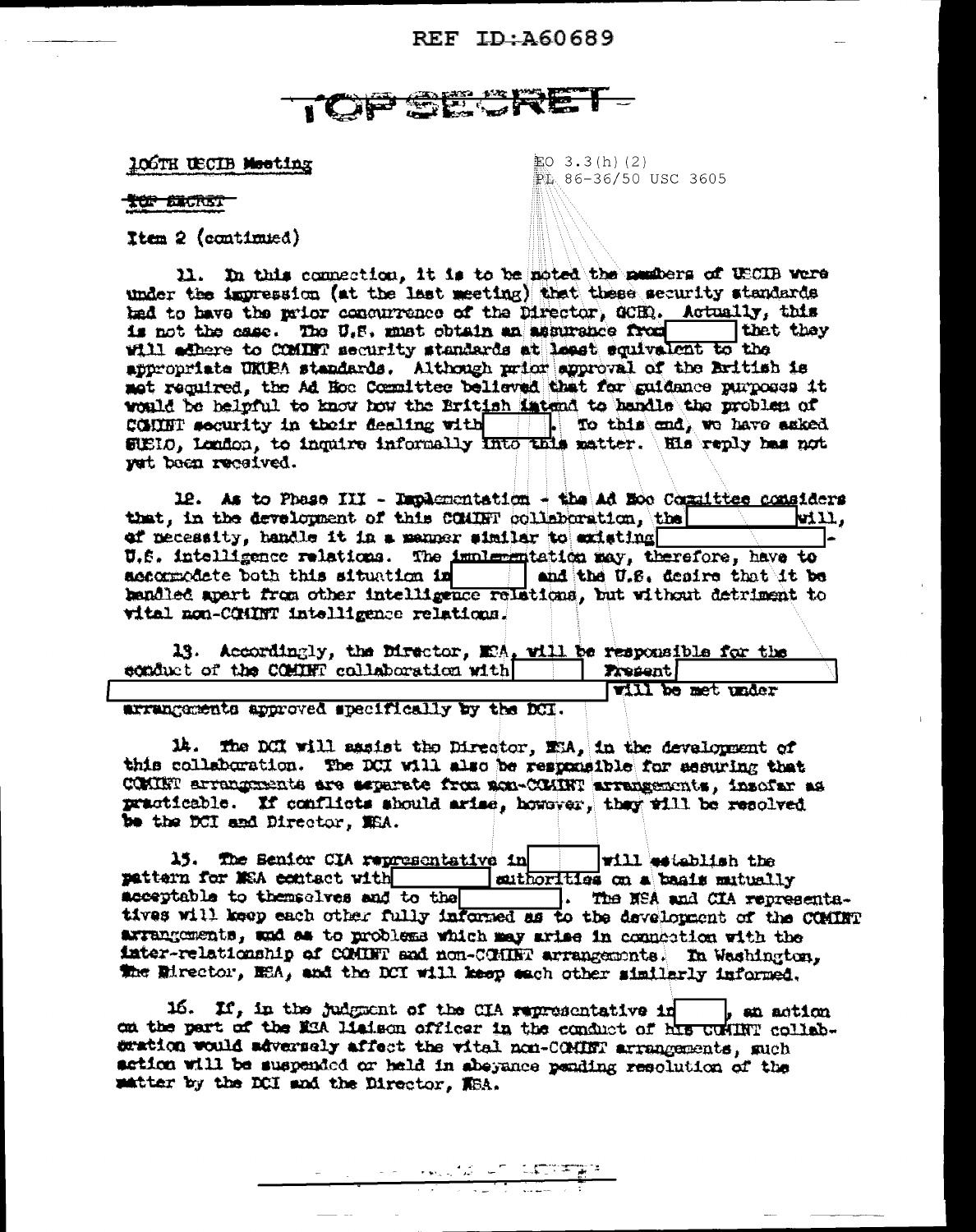**REF ID:A60689** 記0 3.3(h)(2) PL 86-36/50 USC 3605 106TH USCIB Meeting **TOP EXCRET** Tten 2 (continued)

18. With regard to the matter of saking the  $/$ to acces to at least twice-weekly COMINT contacts as a prerequisite for the new agreement (see Phase II, para. 3f, page 3 of the Tarms of Reference) it has been learned that the Mavy will ask USCIB to delete this sentence and present the basic issue underlying it to the Board for consideration.

19. The Mayy position will be along the following lines:

Mavy has been urgently requesting COMINT which can only be for several years. eletained by

b. Since CIA cannot positively guarantee that the will moment frequent contacts between the MEA liaison officer in COMONT personnel, making such contacts a prerequisite ror enĉL the new COMINT agreement could in fact result in breaking off negotiations with resultant additional delay in making an agreement, and possible jacquardy to any proposed new agreement.

c. Mavy agrees that the closest collaboration is highly desirable, but feels that if achieving the ideal situation is not possible, a clear decision must be made before the negotiations as to a second course of action. Therefore, while surrement to s' minimum of two contacts a desirable objective, it cannot be a prerequisite to any type of new astwement.

d. Havy will submit the following recommendation to USCIB for consideration and decision:

268.

- $(1)$ agreement to direct and frequent contacts with CGHINT technicians is a desirable objective in megotiating the new agreement in that it will eventually permit close U.S.-COMINT collaboration.
- (2) Such contacts are not prerequisite to the exchange of may technical material with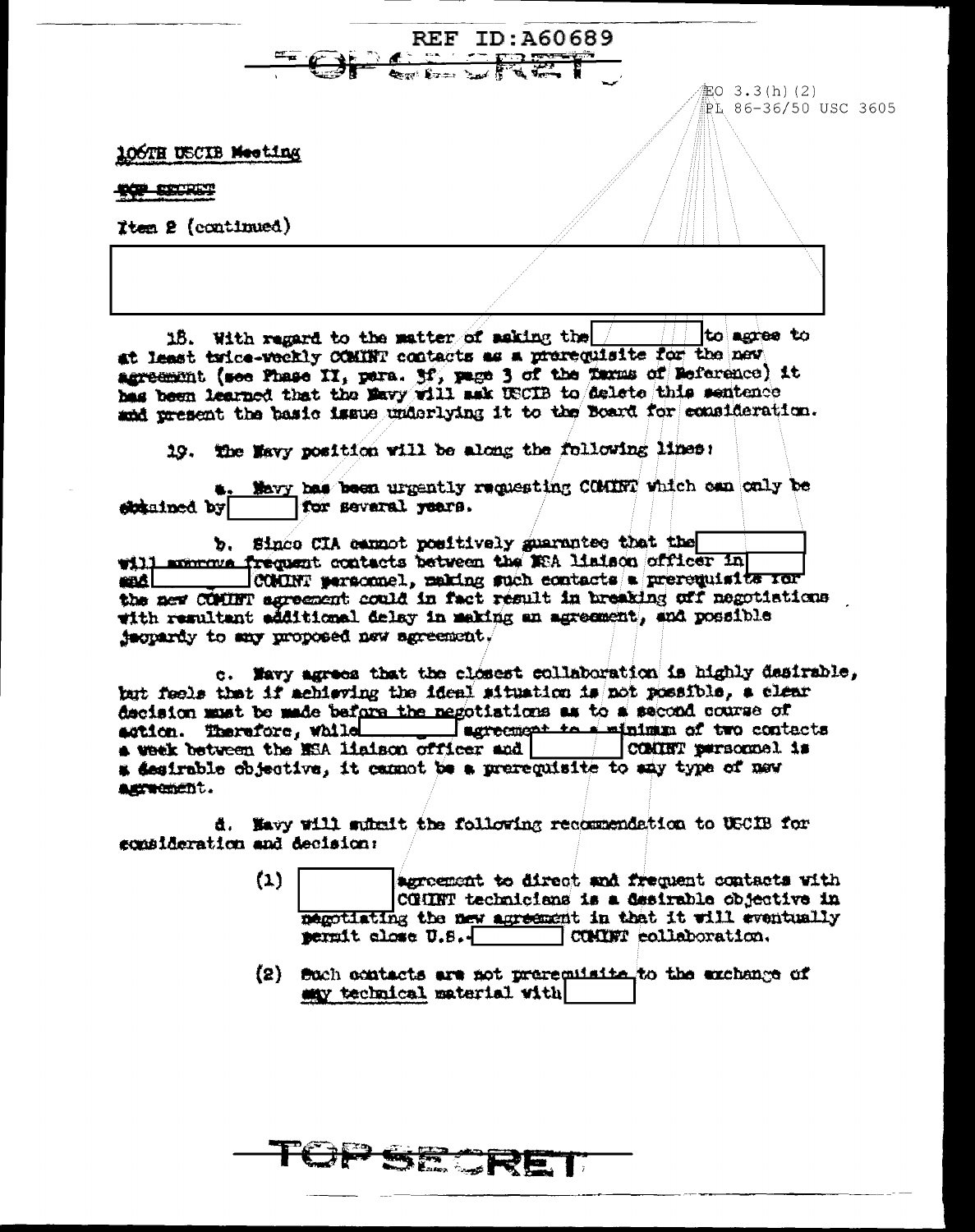記O 3.3(h)(2) PL 86-36/50 USC 3605

106TH USCIB Moeting

#### **TOP SECRET**

Item 2 (continued)

(3) If such contacts cannot be arremost. the U.S. will agree to a technical exchange with equivalent to that exchange agreed between the  $\sigma_{\rm rKr}$  and | under the same circumstances. (Manely, technical exchange without the benefit of CONTER lisison).

20. The Nevy is taking the position that while it does not dispute the desirability of close  $U.S.$   $\overline{U.S.}$  COMINT (collaboration, it considers that there is a sense of this condition the U.S. consumers can receive considerable benefit from an exchange of technical material equivalent to that envisaged between the U.K. and Therefore, that USCIB should agree to two courses of action which could be followed by the U.S. magotiators:

a. The close collaboration desired by the Director, MEA, as the first and most desirable course of action.

b. Wegotiation of an agreement to achieve a technical exchange as the second course acuivalent to that agreed between the U.K. and of action.

#1. It may well be that the Havy for several vears has been urgently requesting COMINT that can only be sbtained from [15] However, the Director, ESA, has also been acutely sware of this source of COMINT and has also been urging that USCIB take steps to obtain it. As early as 13 Webruary 1952 (over 2} years ago) the Director presented a report to USCIB in which, as Coordinator, he reconsended that we attempt to obtain very important traffic of high intelligence content from

(dtd 13 Feb 52). Two days later at the 74th UCCUB Meeting, General Canine informed the members that implementation of the proposal being considered would provide traffic for which we had a desperate need. He added that in view of the importance of this traffic he would consider the diversion to this project of equipent already programed

for. The board approved this proposal thereby suthorizing CIA representatives and the Coordinator to proceed with its implementation (UECIB 30/2 dtd 15 Feb 52).

frequent contacts with COMINT technicians if we are to achieve slose and continuing technical COMINT working relationships between MEA and the COMINT service. Only in this way can we hope to develop